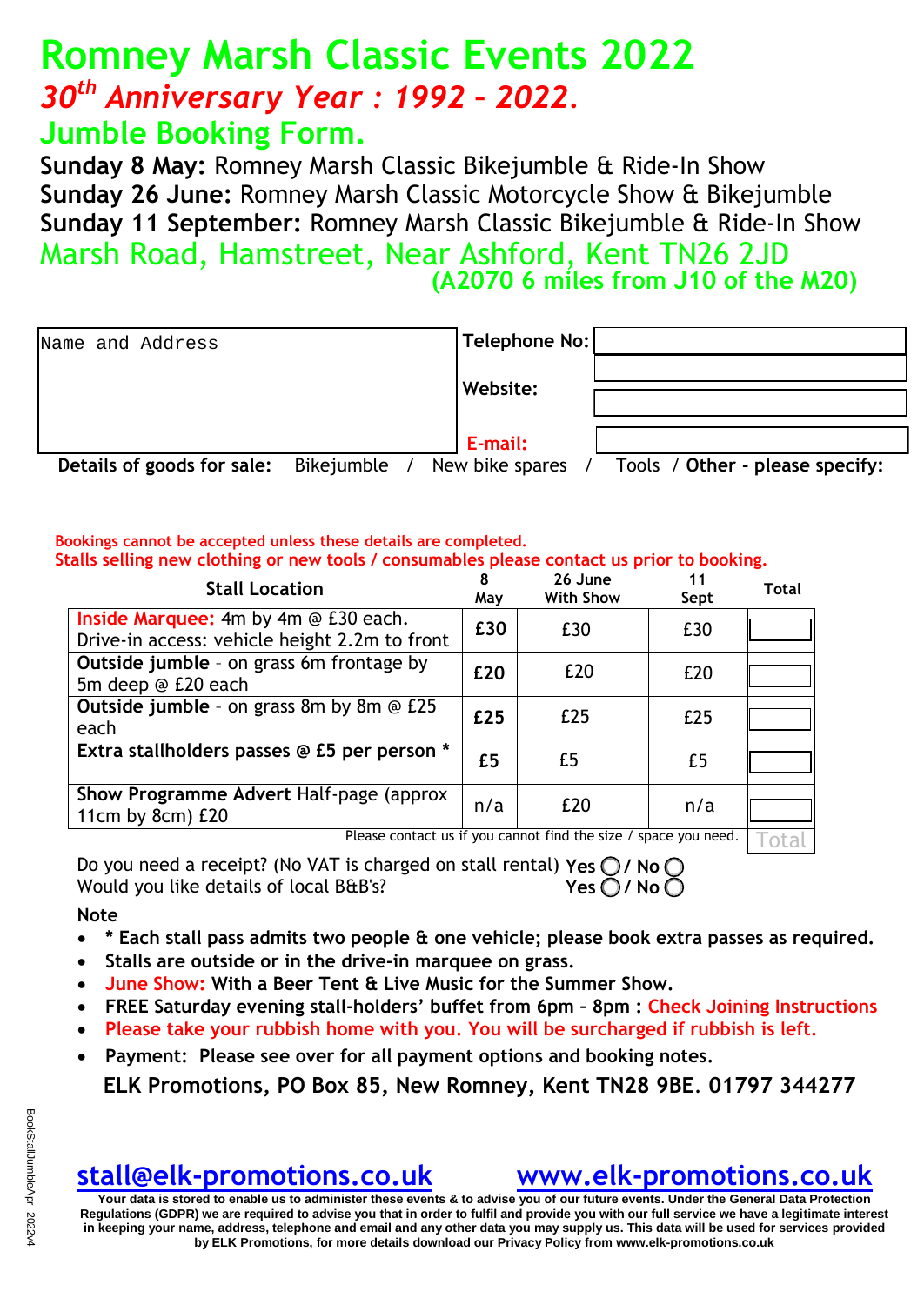### **Payment Options : Cheque or BACS Preferred!**

**To pay by cheque,** send a cheque made payable to **ELK Promotions** with your booking form **and Risk assessment.**

**To pay by BACS** please return your booking form and **risk assessment** and advise us you've made payment and quote your name and event date in the narrative. Our BACS details are:

Bank: **Santander** Account Name: **J Diplock t/a ELK Promotions** Sort Code: **09-06-66** Account Number: **41520561** Payment Reference: **Your name and event date(s)**

**To pay by card** phone 01797 344277 **Or** request an invoice **Or** complete your details and return:

|                       | Please charge my credit/debit card               |
|-----------------------|--------------------------------------------------|
| Cardholders<br>name   |                                                  |
|                       |                                                  |
| Card number           | $\blacksquare$<br>-<br>$\overline{\phantom{0}}$  |
| Expiry date           |                                                  |
| 3-digit security code |                                                  |
| Amount                | We do not store any card details you may supply. |

Contact us to pay by PayPal. **Bookings will only be accepted with full payment.** 

### **Booking Notes – Please Read**

#### **COVID19:**

There are no restrictions currently in place, but be aware that you will be expected to comply with any restrictions in place at the time of event.

#### **Booking Conditions:**

We will always try to meet your stall requirements but this may not always be possible due to circumstances. We reserve the right to refuse entry for unsuitable goods not within the spirit of the autojumble.

ELK Promotions rese[rve the right to cancel or alter any event subject to circumstan](www.mobiletransaction.org/card-machine-small-business-uk)ces. If the event is cancelled or if you are unable to attend your booking will be carried forward to our next event or you can request a refund if we are notified within 48 hours of the event.

Unless we are previously advised, your stall may be re-let if you do not attend by 8:30am.

Stallholders are expected to remain on site until 14:30. NO VEHICLE MOVEMENTS WHILST THE PUBLIC ARE ON SITE. This is for health & safety reasons and also our exit gate is narrow and not suited to two-way traffic, and is in the interests of the event. In the event of poor weather etc, this is flexible and any changes will be announced on the day, please contact us if you have a problem with this.

You are recommended to provide your own public liability insurance. Visit these websites to buy Stallholders PLI: www.bloomhills.co.uk or www.graham-sykes.co.uk/stallholder-insurance/

Traders selling new motorcycle clothing, including helmets, boots and gloves, must book a trade stand contact us for details.

#### **Site Details:**

Camping on your pitch is available on the night preceding the event. Site gates are locked at 11pm, and there will be overnight security. Set up time is generally from 4pm to 8pm on Saturday, and from 6:30am on Sunday, check joining instructions to confirm times. Please take your rubbish home with you, the venue is grazing land; leaving rubbish could injure livestock and jeopardise our continued use of the site. **Kent County Council Act 2001.** This Act requires regular traders selling second-hand goods in Kent (excluding books, clothes and some other items) to register free of charge with Kent County Council and to keep a record of used items sold in Kent for over £100. For guidance and registration contact KCC Trading Standards on 0345 6089515

**If you have any questions please don't hesitate to Contact Us. ELK Promotions, PO Box 85, New Romney, Kent TN28 9BE. 01797 344277** 

 **[www.elk-promotions.co.uk](mailto:stall@elk-promotions.co.uk) [stall@elk-promotions.co.uk](http://www.elk-promotions.co.uk/)**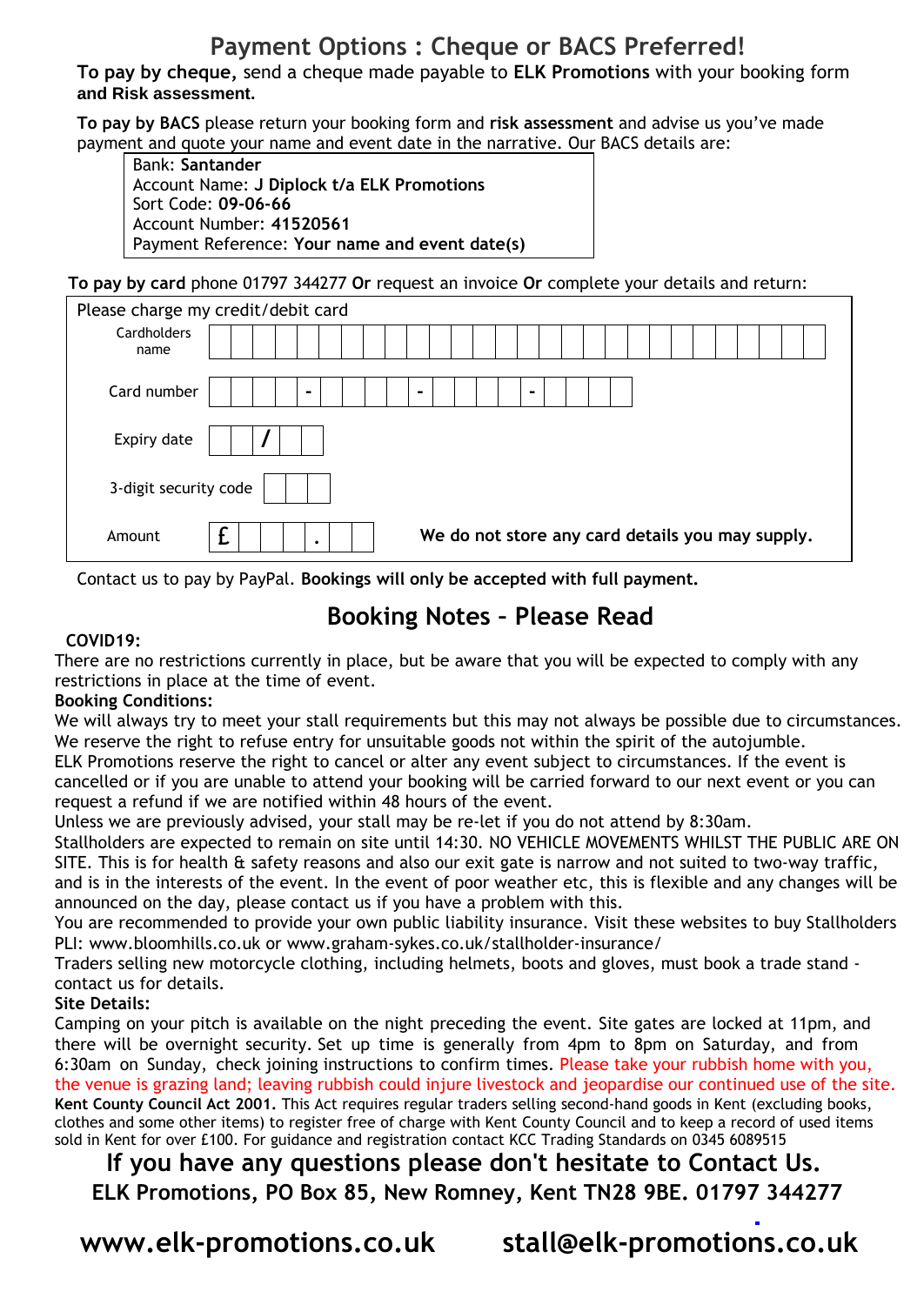## **South of England Classic Motorcycle Autojumbles & Shows Sundays 27 March; 31 July & 30 October 2022 South of England Showground, Ardingly, near Gatwick RH17 6TL Jumble Stall Booking Form**

|                  | Telephone No: |  |
|------------------|---------------|--|
| Name and Address |               |  |
|                  | Website:      |  |
|                  | E-Mail:       |  |

**Details of goods for sale:** Bikejumble / New bike spares / Tools / Other

#### **Other - please specify. No household items. Bookings cannot be accepted unless these details are completed. Stalls selling new clothing, helmets or new tools / consumables please contact us prior to booking.**

| <b>Stall Location</b>                                                                                                                                                         | Stall Type / Size                                                                  | Sunday<br>27 March | Sunday<br>31 July | Sunday<br>300ct | <b>Total</b> |
|-------------------------------------------------------------------------------------------------------------------------------------------------------------------------------|------------------------------------------------------------------------------------|--------------------|-------------------|-----------------|--------------|
| <b>Clean Goods: Queens Jubilee</b><br><b>Show Hall.</b> New goods / clothing /<br>books etc. Full drive-in access, but<br>vehicles must be parked outside.<br>Concrete floor. | <b>Indoor</b> wall stall. Power<br>available. 3m frontage by<br>2m deep @ £35 each | £35                | £35               | £35             |              |
| <b>Jumble: Robins Hall. Full drive-in</b>                                                                                                                                     | 6m by 6m £40.00                                                                    | £40                | £40               | £40             |              |
| access, vehicle can be parked on<br>stall. Concrete floor.                                                                                                                    | Extra 3m x 6m bays<br>available @ £20 per bay.                                     | £20                | £20               | £20             |              |
| Jumble: Abergavenny Building.<br>Full drive-in access, vehicle parking                                                                                                        | Wall stall (power available)<br>8m by 6m £40.00                                    | £40                | £40               | £40             |              |
| on stall. Electricity available on wall<br>stalls. Compacted sand floor.                                                                                                      | Centre stall<br>8m by 6m £40.00                                                    | £40                | £40               | £40             |              |
| <b>Jumble: Young Farmers Small</b><br>Hall: Limited drive-in access,<br>concrete floor.                                                                                       | Approx 6m by 6m £40.00                                                             | £40                | £40               | £40             |              |
| <b>Outside Hard-standing</b>                                                                                                                                                  | 6m by 6m £30                                                                       | £30                | £30               | £30             |              |
| <b>Outside Grass</b>                                                                                                                                                          | 6m by 6m £30                                                                       | £30                | £30               | £30             |              |
| Extra stallholders passes *                                                                                                                                                   | £5 per person                                                                      | £5                 | £5                | £5              |              |
| <b>Rank Lodge: Budget Onsite</b><br>Accommodation.                                                                                                                            | Saturday 26 March, 30 July<br>& Saturday 29 October:<br>£24 per person per night   | £24                | £24               | £24             |              |
| <b>Show Programme Advert</b>                                                                                                                                                  | Half-page (approx 11cm<br>by 8cm) £20                                              | £20                | £20               | £20             |              |

Please contact us if you cannot find the size / space you need. | Total

Would you like to be in the same plot as 2021? *To ensure your stall space, make sure you book & pay asap.* **On the day plus £5.** Do you need a receipt? (No VAT is charged on stall rental) Would you like details of local B&B's or the onsite budget accommodation? Would you like electricity? (Jubilee & Abergavenny Building wall stalls only) Each stall pass admits 2 people & one vehicle, please book extra passes as required. **Please see over for all payment options and booking notes.**

### **ELK Promotions, PO Box 85, New Romney, Kent TN28 9BE**. **01797 344277 stall@elk-promotions.co.uk www.elk-promotions.co.uk**

**Your data is stored to enable us to administer these events & to advise you of our future events. Under the General Data Protection Regulations (GDPR) we are required to advise you that in order to fulfil and provide you with our full service we have a legitimate interest in keeping your name, address, telephone and email and any other data you may supply us. This data will be used for services provided by ELK Promotions, for more details download our Privacy Policy from www.elk-promotions.co.uk** 

**Yes / No**

| Yes $\bigcirc$ / No $\bigcirc$ |
|--------------------------------|
| Yes $\bigcirc$ / No $\bigcirc$ |
| Yes $\bigcirc$ / No $\bigcirc$ |